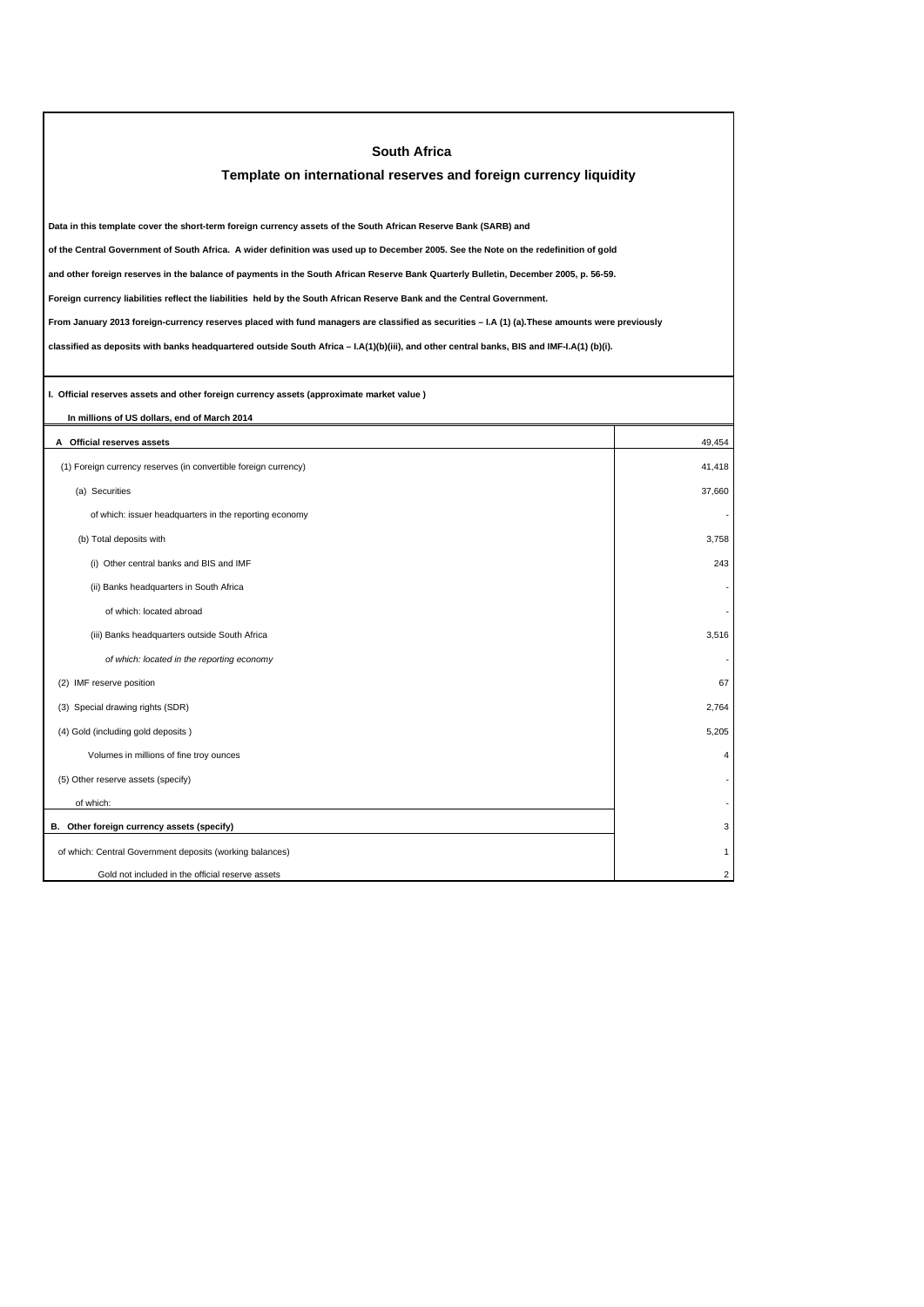| II. Predetermined short term net drains on foreign currency assets (nominal value)<br>p.2                                                                            |                                                |               |                                            |                                        |
|----------------------------------------------------------------------------------------------------------------------------------------------------------------------|------------------------------------------------|---------------|--------------------------------------------|----------------------------------------|
| In millions of US dollars, end of March 2014                                                                                                                         |                                                |               |                                            |                                        |
|                                                                                                                                                                      | Maturity Breakdown(residual maturity)<br>Total |               |                                            |                                        |
|                                                                                                                                                                      | Up to one<br>year                              | Up to 1 month | More than 1<br>month and up to<br>3 months | More than 3 months and up<br>to 1 year |
| 1. Foreign currency loans, securities and deposits                                                                                                                   |                                                |               |                                            |                                        |
| of which: SARB                                                                                                                                                       |                                                |               |                                            |                                        |
| Outflows (-)<br>Principal                                                                                                                                            |                                                |               |                                            |                                        |
| $(-)$<br>Interest                                                                                                                                                    |                                                |               |                                            |                                        |
| Inflows $(+)$<br>Principal                                                                                                                                           |                                                |               |                                            |                                        |
| Interest<br>$(+)$                                                                                                                                                    |                                                |               |                                            |                                        |
| <b>Central Government</b>                                                                                                                                            |                                                |               |                                            |                                        |
| Outflows (-)<br>Principal                                                                                                                                            | $-1,402$                                       | $-141$        | $-1,005$                                   | $-256$                                 |
| $(-)$<br>Interest                                                                                                                                                    | $-724$                                         | $-81$         | $-143$                                     | -501                                   |
| Inflows<br>$(+)$<br>Principal                                                                                                                                        |                                                |               |                                            |                                        |
| $(+)$<br>Interest                                                                                                                                                    |                                                |               |                                            |                                        |
|                                                                                                                                                                      |                                                |               |                                            |                                        |
| 2. Aggregate short and long positions in forwards and futures in foreign currencies vis-à-vis<br>the domestic currency (including the forward leg of currency swaps) |                                                |               |                                            |                                        |
| (a) Short positions (-) (Net per period)                                                                                                                             | $-47$                                          | $-47$         |                                            |                                        |
| (b) Long positions (+) (Net per period)                                                                                                                              | 3,561                                          | 1,764         | 604                                        | 1,194                                  |
|                                                                                                                                                                      |                                                |               |                                            |                                        |
| 3 Other (specify)                                                                                                                                                    |                                                |               |                                            |                                        |
| (a) Other accounts payable (-) (Net per period)                                                                                                                      |                                                |               |                                            |                                        |
| Other accounts receivable (+) (Net per period)                                                                                                                       |                                                |               |                                            |                                        |
|                                                                                                                                                                      |                                                |               |                                            |                                        |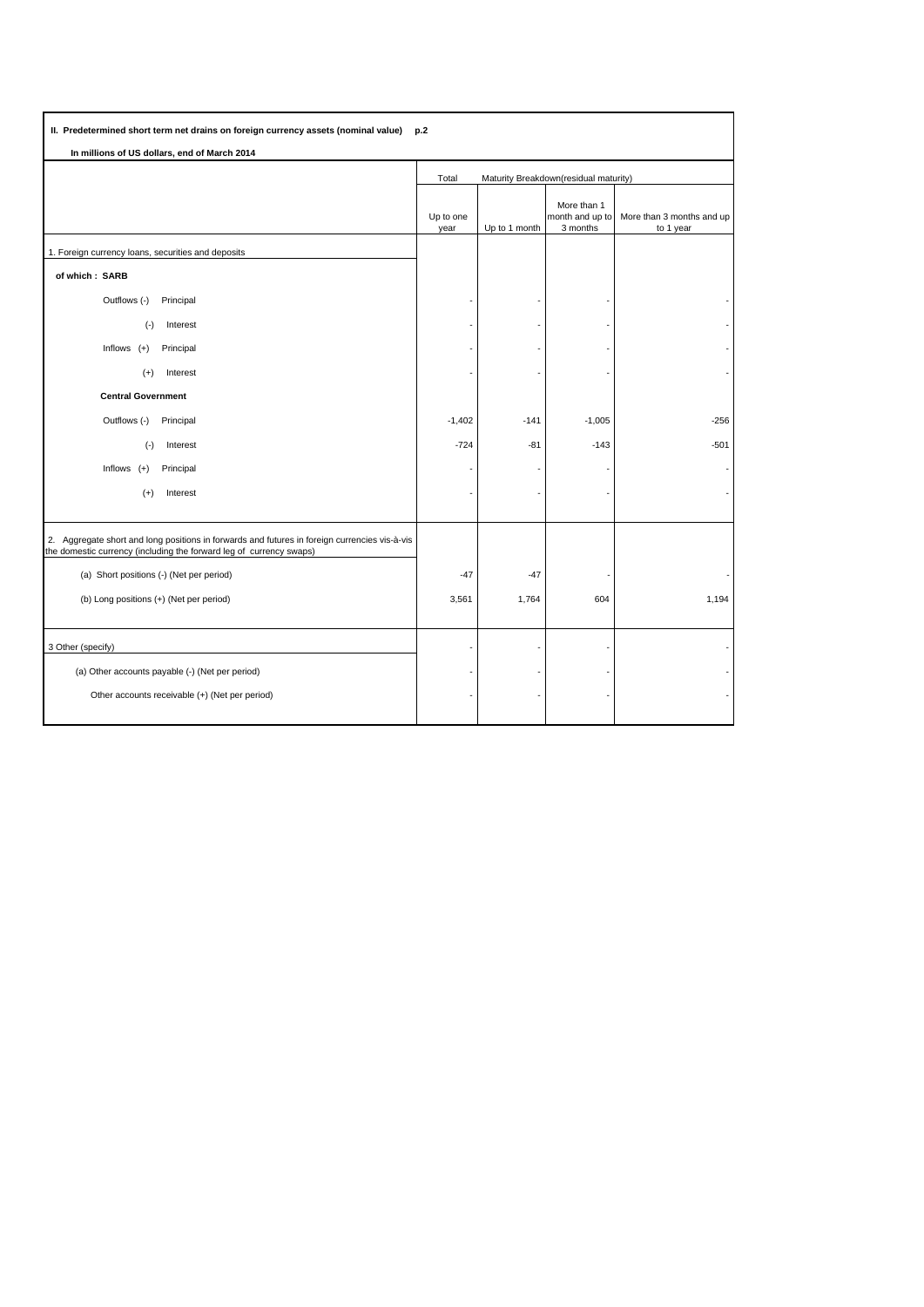| III. Contingent short-term net drains on foreign currency assets (nominal value)               |              |                                        |                                            |                                        |
|------------------------------------------------------------------------------------------------|--------------|----------------------------------------|--------------------------------------------|----------------------------------------|
| In millions of US dollars, end of March 2014                                                   |              |                                        |                                            |                                        |
|                                                                                                | Total        | Maturity breakdown (residual maturity) |                                            |                                        |
|                                                                                                | Up to 1 year | Up to 1 month                          | More than 1<br>month and up to<br>3 months | More than 3 months and up<br>to 1 year |
| 1. Contingent liabilities in foreign currency                                                  |              |                                        |                                            |                                        |
| (a) Collateral guarantees on debt falling due within 1 year                                    |              |                                        |                                            |                                        |
| (b) Other contingent liabilities                                                               | $-74$        | $-1$                                   | $-3$                                       | $-70$                                  |
| of which: Central Government                                                                   |              |                                        |                                            |                                        |
| Principal                                                                                      | $-61$        | $-1$                                   |                                            | -60                                    |
| Interest                                                                                       | $-13$        |                                        | -3                                         | $-10$                                  |
|                                                                                                |              |                                        |                                            |                                        |
| 2. Foreign currency securities issued with embedded options (puttable bonds)                   |              |                                        |                                            |                                        |
| 3. Undrawn, unconditional credit lines provided by                                             |              |                                        |                                            |                                        |
| (a) other central banks and international organisations                                        |              |                                        |                                            |                                        |
| $BIS (+)$                                                                                      |              |                                        |                                            |                                        |
| IMF $(+)$                                                                                      |              |                                        |                                            |                                        |
| (b) banks and other financial institutions headquartered in South Africa                       |              |                                        |                                            |                                        |
| (c) banks and other financial institutions headquartered outside South Africa (+)              |              |                                        |                                            |                                        |
|                                                                                                |              |                                        |                                            |                                        |
| Aggregate short and long positions of options in foreign vis-à-vis the domestic currency<br>4. |              |                                        |                                            |                                        |
| (a)<br>Short positions                                                                         |              |                                        |                                            |                                        |
| (i) Bought puts                                                                                |              |                                        |                                            |                                        |
| (ii) Written puts                                                                              |              |                                        |                                            |                                        |
| (b)<br>Long positions                                                                          |              |                                        |                                            |                                        |
| (i) Bought puts                                                                                |              |                                        |                                            |                                        |
| (ii) Written puts                                                                              |              |                                        |                                            |                                        |
|                                                                                                |              |                                        |                                            |                                        |